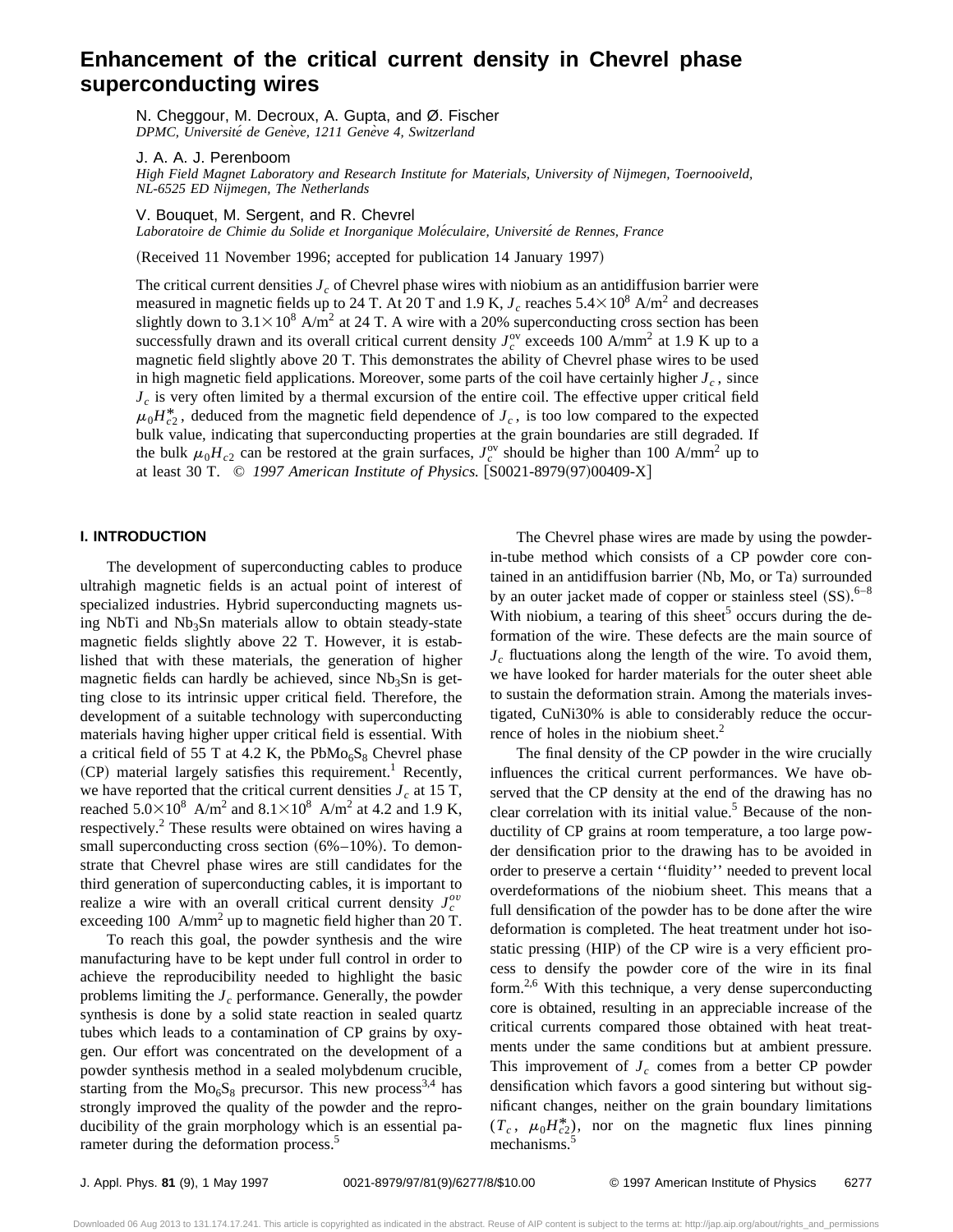In this work, we present the  $J_c$  measurements up to magnetic fields of 24 T on wires similar to those previously investigated. $2,4,5$  For one of the wires reported here, the superconducting cross section has been increased from 6% to 10% to 20% without altering  $J_c$ , allowing to get record  $J_c^{ov}$  for Chevrel phase wires.

## **II. SAMPLE PREPARATION**

We present hereafter the study of two wires having different chemical compositions for the superconducting powder:  $Pb_{0.2}Sn_{0.8}Mo_6S_8+0.2$  at. % Sn for wire No. 1 and  $Pb_{0.6}Sn_{0.4}Mo_{6}S_{8}+0.2$  at. %  $Sn+10$  wt % of precursors (Pb,  $MoS<sub>2</sub>$ , Mo) for wire No. 2. These powders were synthesized from the  $Mo<sub>6</sub>S<sub>8</sub>$  precursor in a sealed molybdenum crucible.2,3 The billet consists of a CP core of 10 mm in a melt processed niobium tube of 14 mm in external diameter, surrounded by an outer jacket made of CuNi30% with a diameter of 20 mm. The filling of billets with the powder is carried out under secondary vacuum  $(2\times10^{-5}$  Torr) in a special chamber made to first outgas the powder at elevated temperature and then precompress it into the Nb tube. Once the billet is sealed, the deformation starts with the swaging of the billet to reduce its diameter from 20 mm down to about 8 mm. Then, we draw the wires using dies having a reduction ratio between 5% and 15%. At a diameter of 3 mm, wire No. 1 is inserted into a stainless steel tube of  $4\times3$  mm and drawn down to a diameter of 0.52 mm. Wire No. 2 is drawn down to 2 mm and the CuNi30% sheet is chemically removed in diluted nitric acid. The wire is then reinforced with a stainless steel tube of  $2\times1.5$  mm and finally drawn down to 0.4 mm. With these final diameters, the two wires have the same superconducting cross section. Therefore, the total deformation of the CP/Nb composite is the same for both wires and is also identical to all the wires studied previously.<sup>2,4,5</sup> Longitudinal and transverse micrographs of these wires after the HIP treatment, are presented in Figs. 1 and 2. The excellent regularity of the different materials forming the wire shows the good quality of the deformation achieved with our process. The superconducting core represents 10% of the total wire cross section for wire No. 1 and 20% for wire No. 2. After the HIP treatment, the outer diameter of the wires is always shrunk as a consequence of the powder densification. The diameter of wire No. 1 is reduced from 0.52 to 0.50 mm and the diameter of wire No. 2 from 0.4 to 0.38 mm. Assuming that this reduction is solely due to the compaction of the powder, the density of the CP core at the end of the deformation can be estimated once the final density (after the HIP) is known. Figures 1 and 2 show that the powder core looks very dense after the HIP process and we can assume that it is close to be fully densified  $(100\%)$ . In consequence our estimate for the density at the end of the deformation represents an upper limit. For the wire reinforced with stainless steel, the upper limit of the CP core density at the end of the deformation is around 75%–80%. This corresponds to a very weak increase of the density during the deformation processes since the initial density after the filling of the billet is around 70%.





FIG. 1. Transverse and longitudinal micrographs of wire No. 1 ( $\phi$ =0.50 mm) after the HIP treatment.

The critical current densities of these wires are measured on small coils of 14 turns and are determined with the conventional 1  $\mu$ V/cm criteria. These coils are first wound on a stainless steel sample holder of 35 mm diameter and HIP treated for 30 min under 1.9 kbar of argon and 900 °C. Then the coils are carefully transferred to an insulating holder having the same diameter and seven voltage contacts are fixed on every second turn to measure  $J_c$  and to check its homogeneity over a length of  $\sim$ 1.6 m.

# **III. RESULTS**

The critical current results of two representative coils of each wire (one coil with a low  $J_c$  and one coil with a large  $J_c$ ) are presented in Fig. 3 and important values are summarized in Table I. To locate the defects limiting the low  $J_c$ coils, we have electroplated these coils with copper. These coppered coils will be referred to as wire No. 1, coil No. 2  $(coppered)$  and wire No. 2, coil No. 2  $(coppered)$ . The best results were obtained with wire No. 2 which has a chemical composition richer in lead and for which the CuNi30% sheet has been removed. At 20 T,  $J_c$  reaches  $2.4 \times 10^8$  A/m<sup>2</sup> and  $5.4\times10^{8}$  A/m<sup>2</sup> at 4.2 and 1.9 K, respectively, and at 24 T,  $J_c$  is  $0.8 \times 10^8$  A/m<sup>2</sup> and  $3.1 \times 10^8$  A/m<sup>2</sup> at the same temperatures. With this wire,  $J_c$  at 15 T was even improved compared to those previously reported<sup>2</sup> in spite of the rela-

Downloaded 06 Aug 2013 to 131.174.17.241. This article is copyrighted as indicated in the abstract. Reuse of AIP content is subject to the terms at: http://jap.aip.org/about/rights\_and\_permissions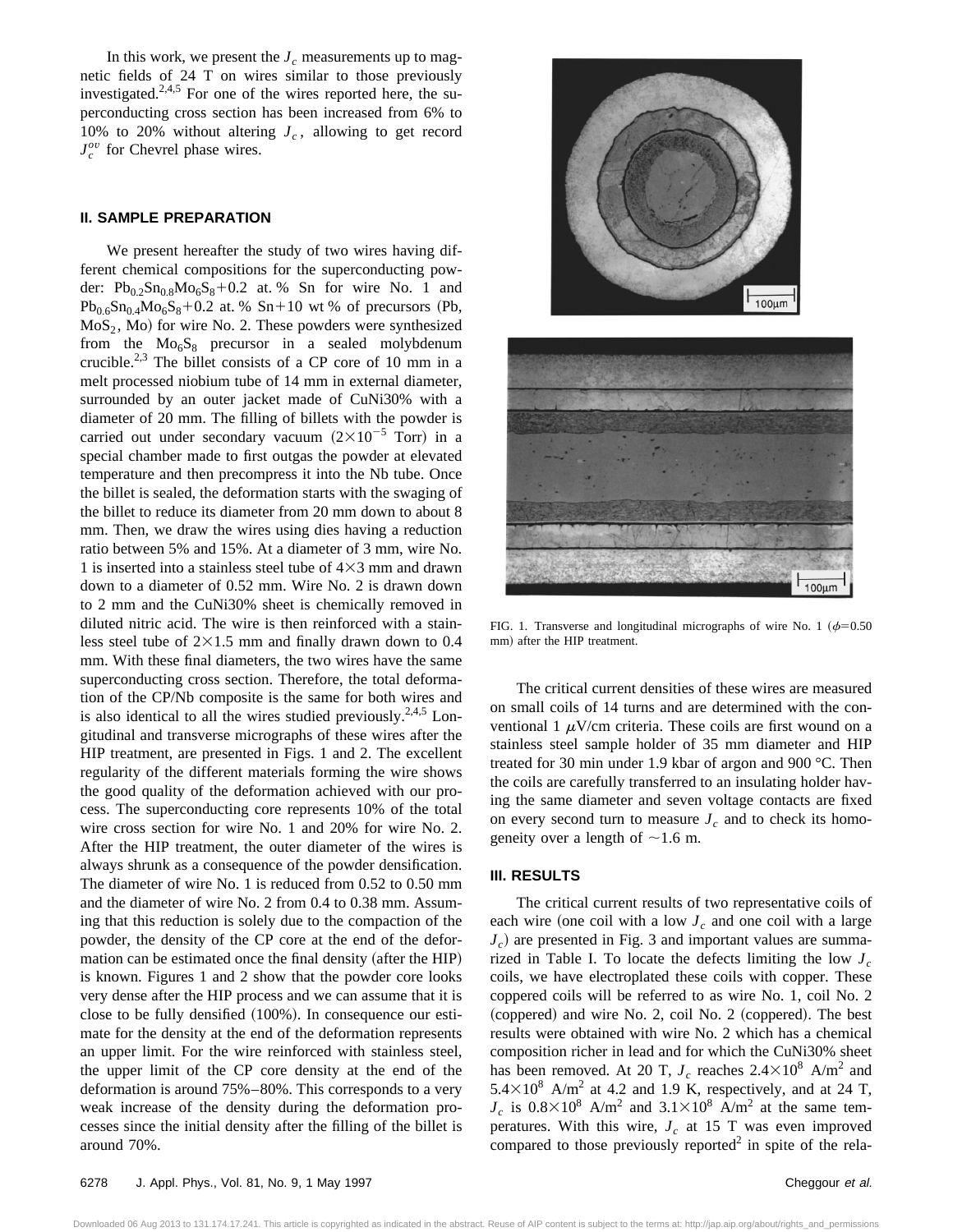

FIG. 2. Transverse and longitudinal micrographs of wire No. 2 ( $\phi$ =0.38 mm) after the HIP treatment.

tive superconducting cross section having been increased to 20%. The major achievement obtained with this wire is its overall critical current  $J_c^{ov}$ , which reaches 105 and 63 A/mm<sup>2</sup> at 20 and 24 T, respectively and 1.9 K. For the first time the technological requirement of 100  $A/mm^2$  is achieved above 20 T with a Chevrel wire. This improvement of the overall critical current density represents an increase by more than a factor 2 with respect to any results published up to now.  $6-9$ 

## **IV. DISCUSSIONS**

The improvement in the  $J_c$  performances of these CP wires is mainly the consequence of a better understanding of the constraints that the materials forming the wire impose either during the deformation or in the final heat treatment.



FIG. 3. Magnetic field dependence of  $J_c$  of wire No. 1 and wire No. 2 up to 24 at 4.2 and 1.9 K.

Among them, the chemical and mechanical compatibility of the antidiffusion barrier with the Chevrel phase were the most important problems we have addressed and our choice of a niobium barrier appears to us as the best compromise.

## **A. Antidiffusion barrier**

Among the materials used for the antidiffusion barrier in the CP wires, molybdenum, tantalum, and niobium are frequently used. Molybdenum has the advantage to be chemically inert with respect to the Chevrel phases.<sup>6,7</sup> However, because of its nonductility at room temperature, the deformation of this material needs to be performed at high temperatures. This produces a sintering of the CP powder at the beginning of the deformation, making it less ''fluid'' and leading to fractures either in the barrier or in the superconducting core. With niobium or tantalum, the deformation can be performed at room temperature<sup> $7-9$ </sup> but these materials are not totally inert with respect to the Chevrel phase or its precursors. A detailed study of the chemical reactivity between  $CP$  precursors  $(MoS<sub>2</sub>, PbS, Sn)$  and Nb showed that sulfur, lead, and tin may diffuse toward niobium and form at the interface a layer of  $Nb<sub>2</sub>S<sub>3</sub>$  intercalated with Pb or an A-15Nb<sub>3</sub>Sn phase. The composition of this layer depends on the stoichiometry of the CP powder as well as on the temperature and annealing time, and is nonsuperconducting if  $Nb<sub>3</sub>Sn$  is not formed.<sup>9</sup> We have investigated the reactivity of a Nb powder mixed with a Chevrel phase at temperatures up to 1200 °C. X-ray analysis did not reveal any traces of niobium sulfide which would indicate the decomposition of the Chevrel phase. However, in a similar study carried out with

TABLE I. Summary of the critical current density  $J_c$  and the overall critical current density  $J_c^{ov}$  results, in case of wire No. 1, coil No. 2 and wire No. 2, coil No. 2 (both coppered).

| Samples                     | (K) | $J_c(15 \text{ T})$<br>(A/mm <sup>2</sup> ) | $J_{\rm c}^{\rm ov}(15~{\rm T})$<br>(A/mm <sup>2</sup> ) | $J_c(20 \text{ T})$<br>(A/mm <sup>2</sup> ) | $J_c^{\rm ov}(20~{\rm T})$<br>(A/mm <sup>2</sup> ) | $J_c(24 \text{ T})$<br>(A/mm <sup>2</sup> ) | $J_{\circ}^{\rm ov}(24~{\rm T})$<br>(A/mm <sup>2</sup> ) |
|-----------------------------|-----|---------------------------------------------|----------------------------------------------------------|---------------------------------------------|----------------------------------------------------|---------------------------------------------|----------------------------------------------------------|
| wire No. $1$ , coil No. $2$ | 4.2 | 470.5                                       | 47.9                                                     | 133.8                                       | 13.6                                               | 13.0                                        | 1.3                                                      |
| wire No. 1, coil No. 2      | 1.9 | 911.5                                       | 92.8                                                     | 445.9                                       | 45.4                                               | 173.6                                       | 17.7                                                     |
| wire No. 2, coil No. 2      | 4.2 | 548.2                                       | 106.3                                                    | 236.8                                       | 45.9                                               | 82.3                                        | 16                                                       |
| wire No. $2$ , coil No. $2$ | 19  | >912                                        | >176                                                     | 542.7                                       | 105.3                                              | 310.9                                       | 60.3                                                     |

Downloaded 06 Aug 2013 to 131.174.17.241. This article is copyrighted as indicated in the abstract. Reuse of AIP content is subject to the terms at: http://jap.aip.org/about/rights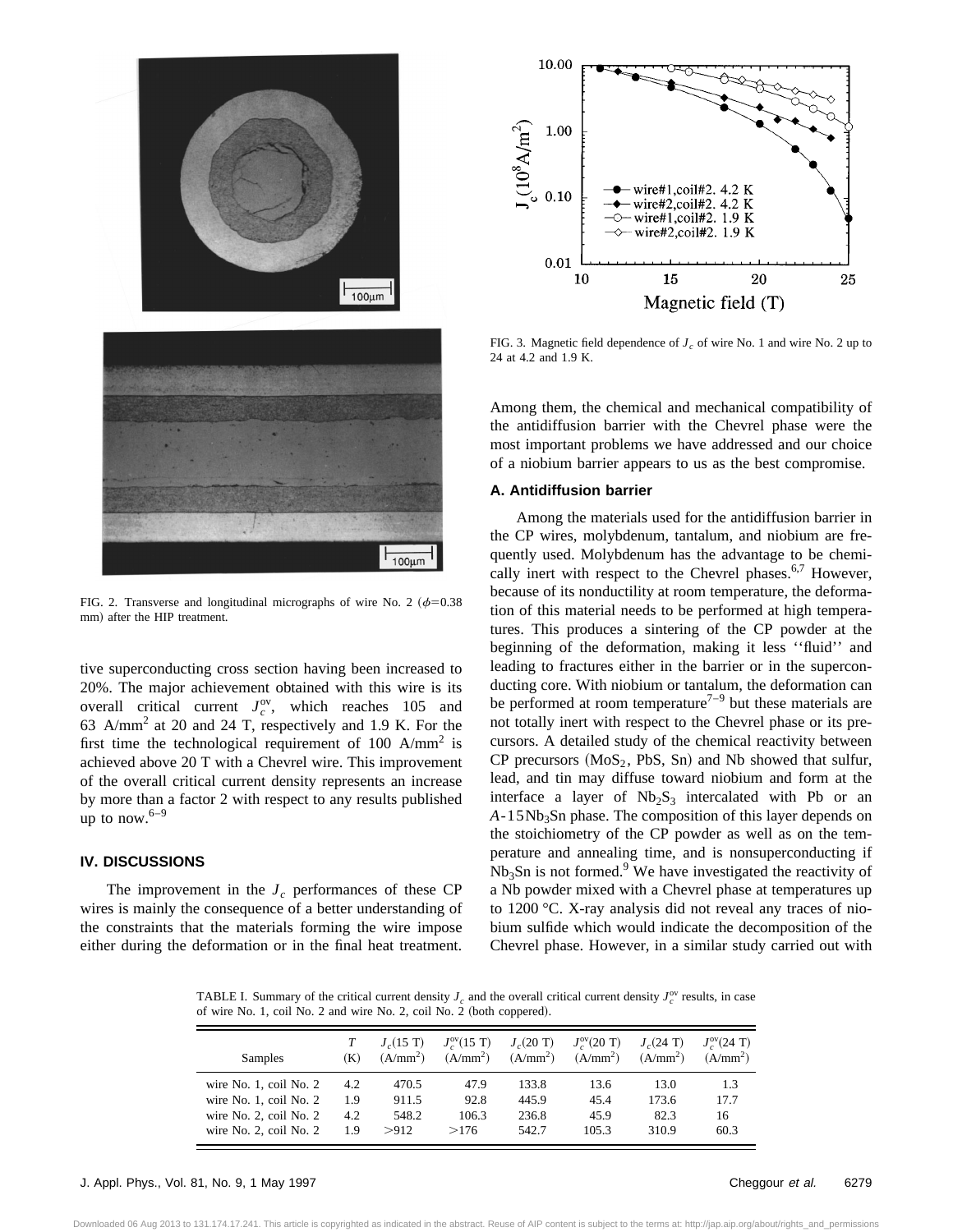

FIG. 4. Enlarged micrograph of wire No. 1  $(b)$  and wire No. 2  $(a)$ .

tantalum we observed the formation of  $TaS_2$ , indicating that the Chevrel phase is unstable against tantalum. This shows that the Nb barrier represents a good compromise as long as the prereacted powder is pure enough to prevent the formation of the Nb–S–Pb lammellar layer which favors lead losses from the surface of the CP grains and therefore contributes to the degradation of the superconducting properties at the grain boundaries. $3$  On the other hand it was reported that the reactivity between Nb and the CP precursors depends on the temperature, the annealing time and the powder density.<sup>9</sup> The more dense the powder is, the less important the thickness of the layer between Nb and the CP precursors can be. According to this result, we were expecting that HIP heat treatments could markedly reduce the impact of this problem. For the wires studied in the present work, we have performed the HIP heat treatment for 30 min at 900 °C and under 1.9 kbar of argon. The good sintering, already achieved at this temperature, is reflected in the high values of *Jc* obtained for these wires at low magnetic fields. Figure 4 shows an enlarged transverse micrograph of wire No. 1 and wire No. 2. No layer can be observed at the Nb–CP interface at this scale indicating that if there is a reaction, it would involve a negligible amount of materials. This confirms the weak reactivity of niobium with pure Chevrel phases. However, it would be desirable to densify the powder prior to the heat treatment in order to decrease further the chemical reactivity between Nb and the CP. Cold isostatic pressing up to 12 kbar has not lead to an appreciable densification of the superconducting core because of nonductility of the CP powder at room temperature. Therefore, to optimize the temperature-time profile of the HIP treatment, a better knowledge of the mechanical properties of the CP phase as a function of the temperature is required. Finally, the micrographs of Fig. 4 show the presence of a growing layer at the  $NbCuNi30%$  interface which could be the  $Nb<sub>3</sub>Ni$  phase. This indicates that Ni is diffusing slowly towards the superconducting core and proves the effectiveness of the Nb sheet which prevents the superconducting core to be contaminated by the Ni magnetic ions. On the other hand, no diffuse layer is observed on the wire with the SS–Nb sheet. Therefore, if the temperature and the annealing time have to be increased to optimize the critical current and its dependence versus magnetic fields, wires with a SS–Nb sheet should be preferred to avoid a Ni contamination.

#### **B. Critical current homogeneity**

The homogeneity of the critical current  $I_c$  measured at 9 T and 4.2 K, along the seven sections of six coils investigated in this work, are summarized in Table II. In the case of wire No. 1, coil No. 1 and wire No. 2, coil No. 2,  $I_c$  looks to be very homogeneous over the whole coil, but it is surprising that the second coil have an  $I_c$  40% lower. Such a difference between the two coils is too large if one considers that they were made with the same wire and heat treated under the same conditions. The perfect homogeneity showed by the two coils is in fact due to a thermal instability of these wires<sup>2</sup> which very often show a sudden large voltage jump at  $I_c$ indicating a thermal runaway.<sup>10,11</sup> To highlight that these thermal runaways are due to local dissipative defects, we have electroplated with copper, one coil of each wire having a low  $I_c$ . Due to the difficulty to clean perfectly the outer surface of the stainless steel before the electrolysis, the deposition of copper was not perfectly homogenous. The critical current of the coppered coil wire No. 1, coil No. 2, has been

TABLE II. Critical current homogeneity along the seven sections (I–VII) of the six coils measured at 9 T and 4.2 K. A section corresponds to two turns of the coil.

| Coils                            | $I_c(I)$<br>[A] | $I_c(II)$<br>[A] | $I_c(III)$<br>  A | $I_c(IV)$<br> A | $I_c(V)$<br>[A] | $I_c(VI)$<br>[A] | $I_c(VII)$<br>[A] |
|----------------------------------|-----------------|------------------|-------------------|-----------------|-----------------|------------------|-------------------|
| wire No. 1, coil No. 1           | 21.6            | 21.7             | 21.7              | 21.7            | 21.7            | 21.7             | 21.7              |
| wire No. $1$ , coil No. $2$      | 13.2            | 13.2             | 13.2              | 13.2            | 13.1            | 13.1             | 13.1              |
| wire No. 1, coil No. 2, coppered | 22.5            | 13.4             | 13.4              | 23.6            | 23.6            | 23.6             | 23.4              |
| wire No. 2, coil No. 1           | 18.9            | 18.9             | 18.9              | 18.9            | 18.9            | 18.9             | 18.9              |
| wire No. 2, coil No. 2           | 6.6             | 6.6              | 6.6               | 6.7             | 6.7             | 6.7              | 6.7               |
| wire No. 2, coil No. 2, coppered | 21.8            | 6.8              | 23.3              | 23.3            | 23.3            | 23.3             | 23.3              |

## 6280 J. Appl. Phys., Vol. 81, No. 9, 1 May 1997 Cheggour et al.

Downloaded 06 Aug 2013 to 131.174.17.241. This article is copyrighted as indicated in the abstract. Reuse of AIP content is subject to the terms at: http://jap.aip.org/about/rights\_and\_permissions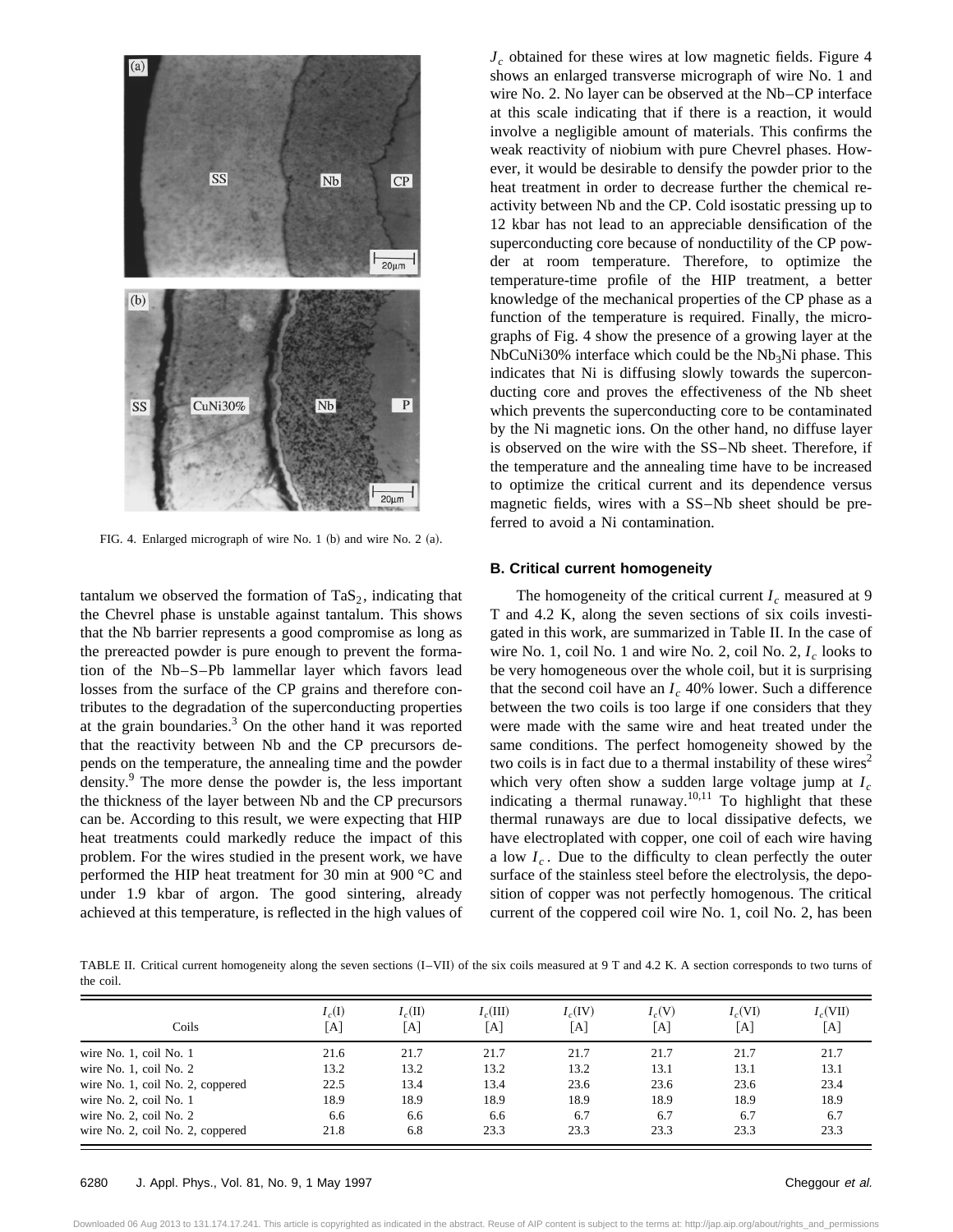improved in five of the seven sections and reached 23.6 A, a value even better than that of wire No. 1, coil No. 1. However the performance of the best sections of this coil is still limited by the dissipation of defects localized in Secs. II and III. At currents exceeding 13.2 A, *I*-*V* characteristics of these two sections show many small voltage steps of a few millivolts, followed at around 23.6 A by a large voltage jump indicating the quench of the whole coil. In the other sections of the coil there is a zero-resistance state up to 22.5 A where a small rounded transition developed in the first section up to the quench current. In case of wire No. 2, we have a similar situation. Both coils have a good homogeneity but with a difference in  $I_c$  of a factor 2.8. After coppering wire No. 2, coil No. 2,  $I_c$  is improved by a factor 3.5, with dissipative defects localized in Sec. III. This shows that the critical current values measured in our wires are still limited by extrinsic factors related to electrical and thermal conductivity of the sheet materials of the wires. When the current has to flow through a section of the wire containing a defect, the local current density increases and when it is higher than  $J_c$ , the whole section containing the defect starts to dissipate. If the surrounding materials have good thermal and electrical properties, the heat generated by the dissipative zone can easily be evacuated into the helium bath and the excess current can flow through the sheet materials and in consequence, the dissipative zone will not expand too much. Our wires have external sheets with relatively bad thermal and electrical properties and the heat locally generated can hardly be transferred into the helium bath and the current could not efficiently short circuit this zone. The thin copper layer deposited on the surface of the wires does not improve the thermal environment of the superconducting core, but it provides a better electrical path to short circuit the dissipative zone. In spite of the fact that the current has to cross several interfaces from the superconducting core to the external copper sheet, the situation has been largely improved.

As mentioned in the Introduction, the choice of hard materials for the outer sheets of CP wires is very important to avoid fractures of the niobium barrier. At the same time, these materials insure to the wire its mechanical stability, necessary to sustain the huge Lorentz force exerted at high magnetic fields. Stainless steel and CuNi30% are well adapted to fulfill the mechanical constraints but they do not provide good thermal and electrical properties to the wires. CuNi30% can be used as a sheet material during the drawing and then removed following the procedure we have used for wire No. 2 without altering the  $J_c$  performances of the wire. At 15 T this wire has similar  $J_c$  as a wire drawn from the same billet but for which the reinforcement with stainless steel was made without removing CuNi30% (wire No. 2 in Ref. 2). To give to CP wires the required mechanical characteristics but also good thermal and electrical properties, CuNi30% and eventually stainless steel have to be replaced by another hard material with better thermal and electrical conductivity. The preliminary test on the deformation of a wire having a precipitation hardening copper alloy for the outer jacket has been carried out. With CuNi1%Be1% alloys, we have succeeded in the deformation process and the studies of this type of wire are presently under investigations.

### **C. Critical current limitations**

One factor responsible for low  $J_c$  is a poor connectivity of grains due to a weak densification of the superconducting core. By using a HIP heat treatment, we have strongly increased the density of the CP core  $(Figs. 1$  and 2) and therefore the  $J_c$  at low magnetic field  $(<10$  T). Nevertheless, the important drop of  $J_c$  at magnetic fields higher than 20 T reveals another limitation always encountered in Chevrel phase wires and presently not solved. The magnetic field dependence of  $J_c$  depends basically on the type of pinning and on the value of the effective upper critical field. In hightemperature superconductors, this effective critical field is identified as the irreversibility field which has its origin in the dynamic properties of a quasi-2D flux line lattice. For Chevrel phases, the possible existence of an irreversibility line has been reported<sup>12,13</sup> but the proposed  $H - T$  phase diagram is not clearly established as an intrinsic property of the flux line lattice of this material. Detailed analysis of the specific heat anomaly of the  $PbMo<sub>6</sub>S<sub>8</sub>$  Chevrel phase have shown that the superconducting transition temperature in zero magnetic field spreads over several kelvins from  $T_c$  $(14-15 \text{ K})$  down to almost 9–8 K.<sup>3,14</sup> Since the percentage of degraded superconducting phases was found to be larger for powder with a small grain size, we concluded that the superconducting degradation is located at the grain surface. In the work of Ref. 12, the normalized decay rate of the magnetization measured at a low magnetic field  $(0.05 \text{ T})$  is mainly constant from  $T_c$  down to 9–8 K and then decreases substantially. This corresponds to the minimal value of  $T_c$ deduced from the specific heat anomaly.<sup>14</sup> These degraded regions can be seen as channels<sup>15</sup> where magnetic flux lines may easily flow and therefore  $J_c$  will depend primarily on the upper critical field of these channels. Using the simple WHH expression for the upper critical field of dirty superconductors<sup>16</sup>

$$
\mu_0 H_{c2} = 0.693 \left. T_c \left| \frac{d(\mu_0 H_{c2})}{dT} \right|_{T_c} \right| \tag{1}
$$

and assuming a maximal value of  $7$  T/K (Ref. 1) for the initial slope of the upper critical field and a  $T_c$  for the channels of 8–9K, we get an upper critical field at zero temperature of 38–43 T. As discussed above, the superconducting properties at the surface of the grains are degraded certainly by a modification of the lead stoichiometry at the surface.<sup>3</sup> We recall that an intercalation of Pb into the  $Mo<sub>6</sub>S<sub>8</sub>$  structure is possible at a temperature as low as  $440\degree C$ ,<sup>17</sup> demonstrating the existence of a Pb mobility into the  $Mo<sub>6</sub>S<sub>8</sub>$  structure. Since no stoichiometric modification of the  $Mo<sub>6</sub>S<sub>8</sub>$  structure is expected in this range of temperature, it was concluded that the improved superconducting properties of the intercalated  $Pb-Mo<sub>6</sub>S<sub>8</sub>$  phase with time has to be correlated with an increase of the Pb content into the host structure.<sup>18</sup> Since the sintering process is carried out at a relatively low temperature and for a short period of time, the resulting dense phase is made of well-connected grains having still degraded superconducting properties at their surface. Once the critical field of these channels is reached, the flux lines should flow along these channels simulating a pseudo-irreversibility field.

Downloaded 06 Aug 2013 to 131.174.17.241. This article is copyrighted as indicated in the abstract. Reuse of AIP content is subject to the terms at: http://jap.aip.org/about/rights\_and\_permissions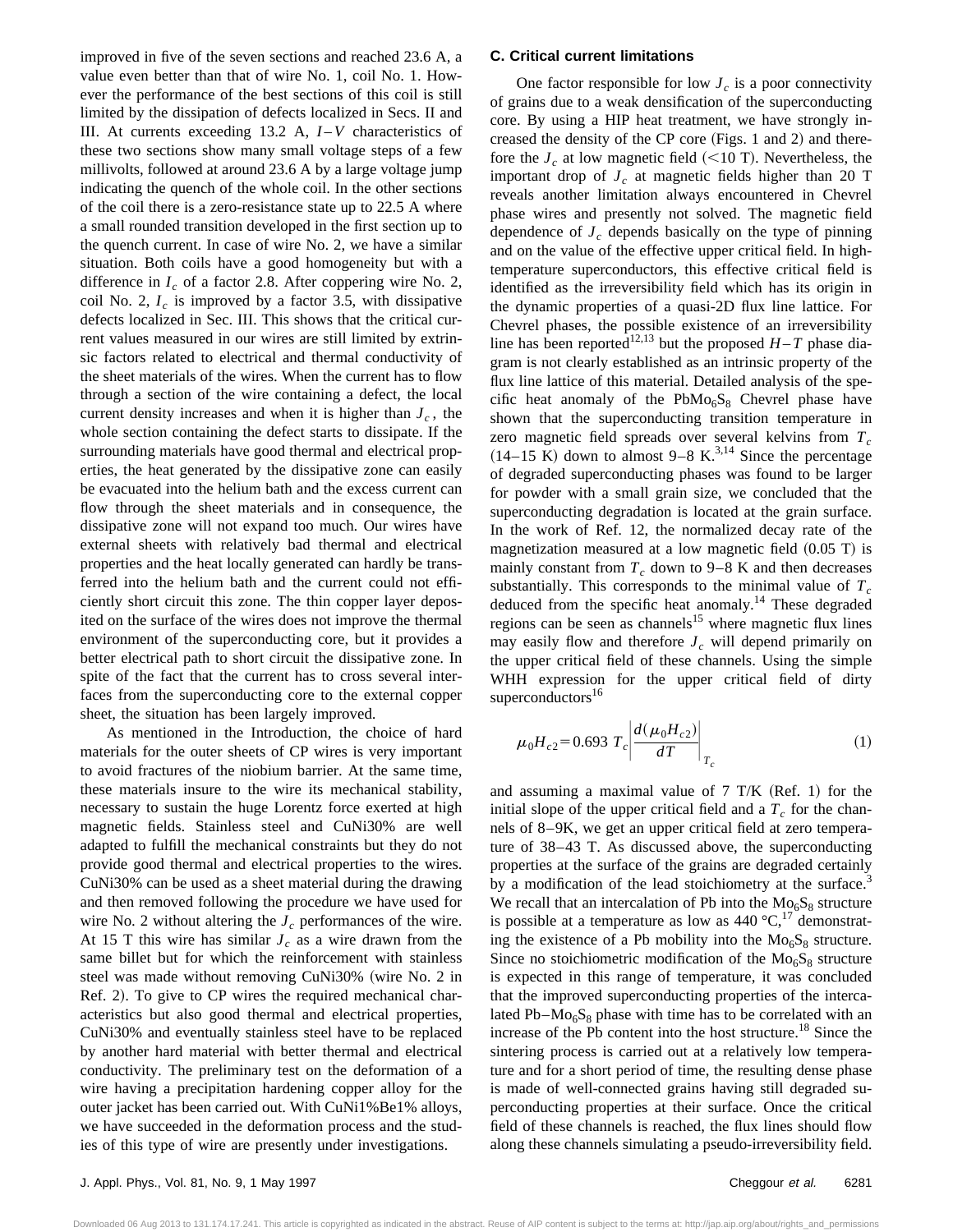

FIG. 5. Kramer plot for wire No. 1, coil No. 2 at 4.2 and 1.9 K.

A detailed investigation of the *I*-*V* characteristics of CP wire with molybdenum barrier confirms the hypothesis that two distinct upper critical fields exist in the superconducting phases.<sup>19</sup> In order to estimate the effective upper critical field  $\mu_0 H_{c2}^*$  of the wires investigated in this work, Figs. 5 and 6 present  $J_c^{1/2}$   $(\mu_0 H)^{1/4}$  versus  $\mu_0 H$  (known as the Kramer plot<sup>20</sup>). Wire No. 1 has a  $\mu_0 H_{c2}^*$  of 26 T at 4.2 K, with an increase up to 31.5 T at 1.9 K. For wire No. 2 which has a chemical composition richer in lead, we obtain higher values  $(\mu_0 H_{c2}^* = 31.5$  and 38 T at 4.2 and 1.9 K, respectively). This difference in  $\mu_0 H_{c2}^*$  between the two wires is reflected in the drop of  $J_c$  at high magnetic fields (Fig. 3) which is less pronounced in case of wire No. 2. The effective critical field of both wires nevertheless stays far below the bulk values, expected to be at 4.2 K, around 40 and 50 T for wire No. 1 and wire No. 2, respectively. This means  $J_c$  could be much higher than values reported here if one could succeed to chemically stabilize the last nanometers of the surface of CP grains which are degraded.

The question which rises now is how high the  $J_c$  might be in these wires, if their effective critical field reaches the level of bulk upper critical field. In CP superconductors, the critical current density is generally limited by a shearing of



FIG. 6. Kramer plot for wire No. 2, coil No. 2, at 4.2 and 1.9 K.



FIG. 7. Reduced magnetic field dependence of the pinning force density *Fp* for wire No. 1, coil No. 2 and wire No. 2, coil No. 2 at 4.2 K. The solid lines represent the prediction of Eq.  $(2)$ .

the flux line lattice along weak pinning channels, probably located at the degraded grain boundaries. $21$  The volume pinning force  $(F_p)$  against the reduced field  $b = \mu_0 H / \mu_0 H_{c2}^*$  at 4.2 K, where  $\mu_0 H_{c2}^*$  takes values determined previously from the Kramer plots, is shown in Fig. 7. For both wires,  $F_p$  is well fitted using the scaling function:

$$
F_p = J_c \mu_0 H = \alpha [\mu_0 H_{c2}^*(T)]^{2.5} b^{0.5} (1 - b)^2.
$$
 (2)

This volume pinning force dependence on the reduced magnetic field is generally found in CP superconductors $22,23$  and indicates that the limiting pinning mechanism of flux lines occurs at the grain boundaries. The prefactor  $\alpha$  in Eq. (2)  $(1.4 \times 10^7$  for wire No. 1 and  $7.8 \times 10^6$  for wire No. 2) differs by almost a factor 2. This parameter is essentially related to the microstructure of the superconductor and can be influenced by the width of flux flow channels, the effective current flow cross section, as well as the mean grain size. $2^{1,22}$  Powders used in the processing of both wires were produced with the same technique and have similar grain sizes. HIP treatment of these coils was performed under the same conditions, during the same run and consequently, both wires have similar density. According to that, the difference between wire No. 1 and wire No. 2 could be solely due to the width of flux flow channels which represents the thickness where the superconducting properties are degraded at the grain boundaries. Secondary phases are greatly suppressed at the grain boundaries by the addition of Sn (adjunction or substitution). $24-26$  Indeed, by adding Sn, surface analysis have clearly shown that the ratio content S/Mo can be lowered towards the value of the ideal stoichiometric composition. According to this result, the degraded grain boundaries might be thicker in the case of wire No. 2 compared to wire No. 1, and could be the origin of the difference in the prefactor seen between the two wires.

Figures 8 and 9 show the magnetic field dependence of  $J_c$  predicted from Eq.  $(2)$  with the effective critical field determined from the plots of the Figs. 6 and 7.  $J_c$  has been also calculated assuming values of  $\mu_0 H_{c2}^*$  close to those of bulk upper critical field. Assuming  $\mu_0 H_{c2}^*$  of 40 and 50 T for wire No. 1 and wire No. 2, respectively,  $J_c$  could be ex-

Downloaded 06 Aug 2013 to 131.174.17.241. This article is copyrighted as indicated in the abstract. Reuse of AIP content is subject to the terms at: http://jap.aip.org/about/rights\_and\_permissions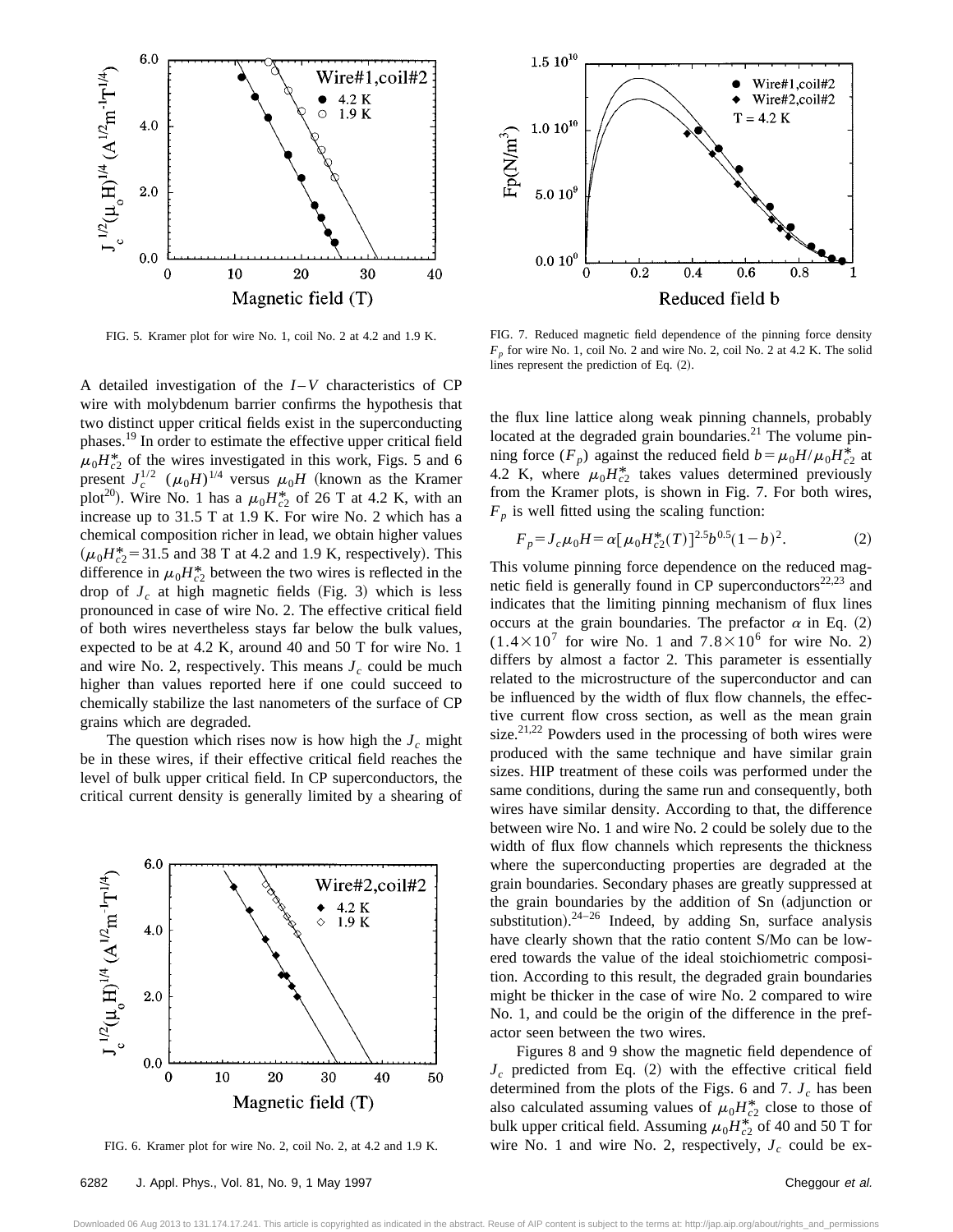

FIG. 8. Calculated  $J_c(\mu_0H)$  (solid lines) in case of wire No. 1, for different values of the upper critical field.

tremely high. In the case of wire No. 2,  $J_c$  could remain as high as  $1\times10^9$  A/m<sup>2</sup> up to 25 T. The overall critical current might reach 100  $A/mm^2$  at a field of 30 T. This indicates that the CP superconductors may have a great potential which still has to be explored. Finally, we would like to emphasize that  $J_c$  at 9 T is around  $5 \times 10^9$  A/m<sup>2</sup>, a value in good agreement with the estimation of the intragrain critical current density.<sup>22,27</sup> This agreement gives further evidences that the superconducting properties at the grain boundaries is the main limiting factor in the  $J_c$  performance of Chevrel phase wires.

## **V. CONCLUSION**

In this work, we report very encouraging critical current density results obtained on Chevrel phase superconducting wires. We have successfully drawn a Nb-stainless steel sheeted wire with a superconducting cross section of almost 20%. The critical current density measured on small coils of  $\sim$ 1.6 m wire length, hot isostatically pressed under 1.9 kbar argon pressure at 900 °C for 30 min, reached the values of  $5.4\times10^8$  A/m<sup>2</sup> and  $3.1\times10^8$  A/m<sup>2</sup> at 20 and 24 T, respec-



FIG. 9. Calculated  $J_c(\mu_0H)$  (solid lines) in case of wire No. 2, for different values of the upper critical field.

tively, at the temperature of 1.9 K. The overall critical current exceeded 105 and 60  $A/mm^2$  at the same temperature and fields. These performances are the highest ever reported on this compound at this time and Chevrel phase wires fulfill the essential requirements for high field applications.

With the production of high quality powder which favors a good sintering between the grains at low temperature and short annealing time, and the achievement of high powder densification when using the HIP technique for the wire heat treatment, we have greatly reduced the chemical reactivity with the niobium sheet. Indeed, wire micrographs did not show any evidence of an intermediate layer between Nb and the CP component. On the other hand, we have observed thermal excursions during  $J_c$  measurements, which are a manifestation of poor thermal and electrical conductivity of sheet materials. CuNi30% and stainless steel do not fill all the conditions required for a good thermal stability of the Chevrel phase wires but precipitation hardening alloys as CuBe may provide an interesting alternative.

The analysis of the magnetic field dependence of  $J_c$ shows that the effective upper critical field is too low compared to the expected bulk values, and the pinning force is limited by a flux line shear mechanism. This may be understood if we assume that the superconducting properties at grain boundaries are degraded and therefore are the major  $J_c$  limiting factor. We have seen between investigated wires, a difference of almost a factor of 2 in the prefactor of the pinning force scaling function. This can be attributed to a difference in the thicknesses of the degraded layer at the grain, which is expected to be smaller in the case of the wire No. 1 with a composition richer in Sn. If these channels can have an effective upper critical field close to the bulk value, the calculated  $J_c$  indicates the great potential of improvement for these CP wires. Chevrel phase wires might be used for high field applications up to at least 30 T, this expectation being based on a wire having a superconducting cross section of 20%. For the purpose of achieving that, the relevant challenge to chemically stabilize the last nanometers of the surface of grains has to be raised by researchers in the future.

## **ACKNOWLEDGMENTS**

This work is supported by the Commission (Suisse) pour l'Encouragement de la Recherche Scientifique (CERS) within EUREKA. We are grateful to F. Liniger for the wire micrographs and to J. L. Mas for the achievement of the HIP treatment cycle. We also thank H.A.M. Balster, University of Nijmegen, for his assistance during the high field measurements.

<sup>1</sup>M. Decroux and Ø. Fischer, *Superconductivity in Ternary Compounds II*, *Topics in Current Physics* (Springer, Berlin, 1982), Vol. 34, pp. 57-98. <sup>2</sup>N. Cheggour, A. Gupta, M. Decroux, R. Flükiger, Ø. Fischer, H. Massat,

- P. Langlois, V. Bouquet, R. Chevrel, and M. Sergent, Physica C **258**, 21  $(1996).$
- $3$ M. Decroux, P. Selvam, J. Cors, B. Seeber, Ø. Fischer, R. Chevrel, M. Sergent, and P. Rabiller, IEEE Trans. Appl. Supercond. 3, 1502 (1993).

<sup>4</sup>N. Cheggour, M. Decroux, A. Gupta, S. Ritter, V. Schröter, B. Seeber, R. Flükiger, Ø. Fischer, S. Boudjada, L. Burel, V. Bouquet, R. Chevrel, M. Sergent, H. Massat, P. Langlois, and P. Genevey, Proc. ICMAS-93, 403  $(1993)$ .

Downloaded 06 Aug 2013 to 131.174.17.241. This article is copyrighted as indicated in the abstract. Reuse of AIP content is subject to the terms at: http://jap.aip.org/about/rights\_and\_permissions